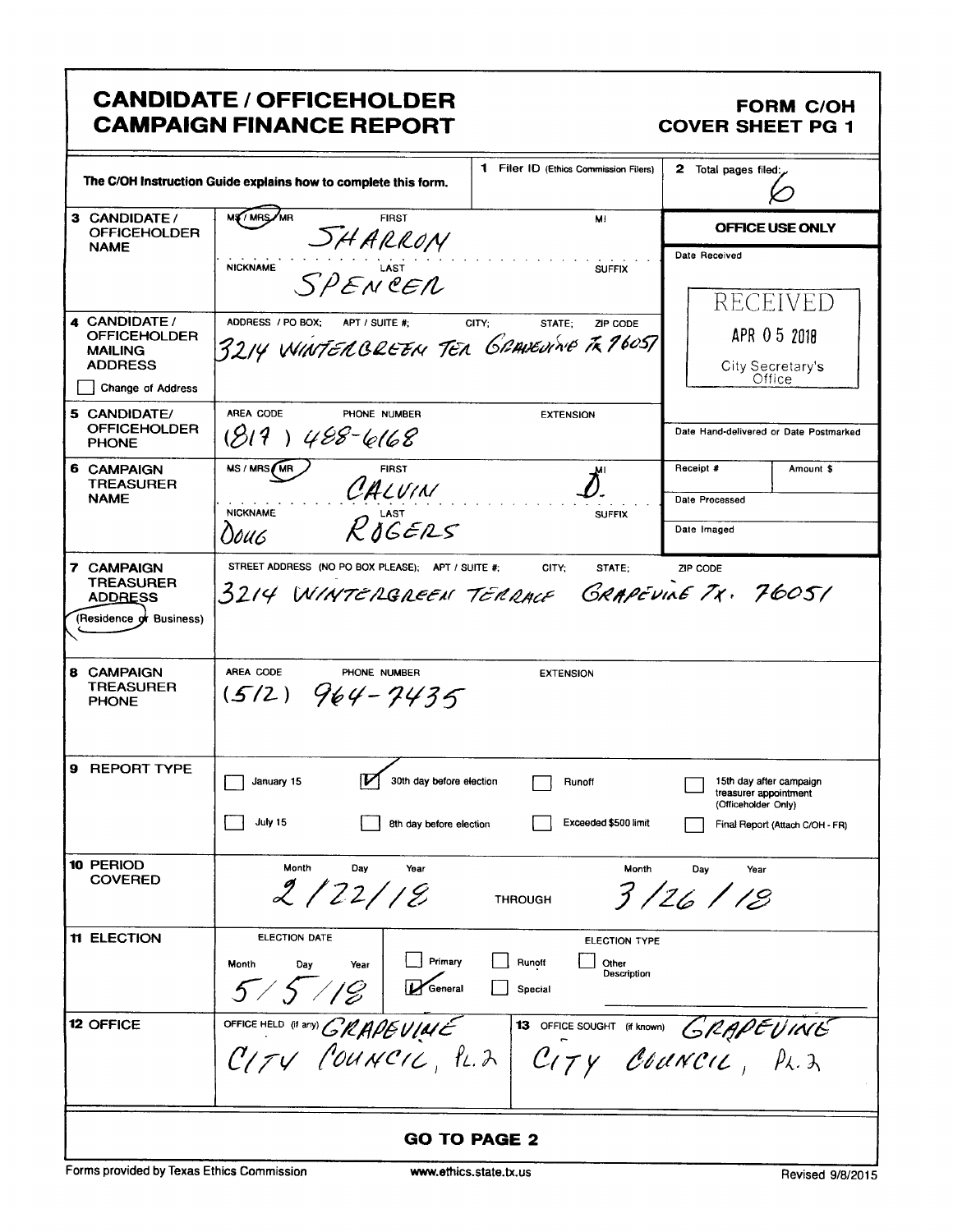## **CANDIDATE / OFFICEHOLDER CAMPAIGN FINANCE REPORT**

#### **FORM C/OH COVER SHEET PG 2**

| 14 C/OH NAME                                                                        |                                                                                                                                                                                                                                                                                                                                                                                                  | SHARRON SPENCER                                                                                                       | <b>15</b> Filer ID (Ethics Commission Filers)                                 |  |
|-------------------------------------------------------------------------------------|--------------------------------------------------------------------------------------------------------------------------------------------------------------------------------------------------------------------------------------------------------------------------------------------------------------------------------------------------------------------------------------------------|-----------------------------------------------------------------------------------------------------------------------|-------------------------------------------------------------------------------|--|
| <b>16 NOTICE FROM</b><br><b>POLITICAL</b><br>COMMITTEE(S)                           | THIS BOX IS FOR NOTICE OF POLITICAL CONTRIBUTIONS ACCEPTED OR POLITICAL EXPENDITURES MADE BY POLITICAL COMMITTEES TO<br>SUPPORT THE CANDIDATE / OFFICEHOLDER. THESE EXPENDITURES MAY HAVE BEEN MADE WITHOUT THE CANDIDATE'S OR OFFICEHOLDER'S<br>KNOWLEDGE OR CONSENT. CANDIDATES AND OFFICEHOLDERS ARE REQUIRED TO REPORT THIS INFORMATION ONLY IF THEY RECEIVE NOTICE<br>OF SUCH EXPENDITURES. |                                                                                                                       |                                                                               |  |
|                                                                                     | <b>COMMITTEE TYPE</b>                                                                                                                                                                                                                                                                                                                                                                            | <b>COMMITTEE NAME</b>                                                                                                 |                                                                               |  |
|                                                                                     | GENERAL                                                                                                                                                                                                                                                                                                                                                                                          |                                                                                                                       |                                                                               |  |
|                                                                                     | SPECIFIC                                                                                                                                                                                                                                                                                                                                                                                         | <b>COMMITTEE ADDRESS</b>                                                                                              |                                                                               |  |
|                                                                                     |                                                                                                                                                                                                                                                                                                                                                                                                  |                                                                                                                       |                                                                               |  |
|                                                                                     |                                                                                                                                                                                                                                                                                                                                                                                                  | COMMITTEE CAMPAIGN TREASURER NAME                                                                                     |                                                                               |  |
| <b>Additional Pages</b>                                                             |                                                                                                                                                                                                                                                                                                                                                                                                  |                                                                                                                       |                                                                               |  |
|                                                                                     |                                                                                                                                                                                                                                                                                                                                                                                                  | <b>COMMITTEE CAMPAIGN TREASURER ADDRESS</b>                                                                           |                                                                               |  |
| <b>17 CONTRIBUTION</b><br><b>TOTALS</b>                                             | 1.                                                                                                                                                                                                                                                                                                                                                                                               | TOTAL POLITICAL CONTRIBUTIONS OF \$50 OR LESS (OTHER THAN<br>PLEDGES, LOANS, OR GUARANTEES OF LOANS), UNLESS ITEMIZED | 8520.00                                                                       |  |
|                                                                                     | <b>TOTAL POLITICAL CONTRIBUTIONS</b><br>2.<br>(OTHER THAN PLEDGES, LOANS, OR GUARANTEES OF LOANS)                                                                                                                                                                                                                                                                                                |                                                                                                                       | 20.00                                                                         |  |
| <b>EXPENDITURE</b><br><b>TOTALS</b>                                                 | З.<br>TOTAL POLITICAL EXPENDITURES OF \$100 OR LESS.<br>UNLESS ITEMIZED                                                                                                                                                                                                                                                                                                                          |                                                                                                                       | \$                                                                            |  |
|                                                                                     | <b>TOTAL POLITICAL EXPENDITURES</b><br>4.                                                                                                                                                                                                                                                                                                                                                        |                                                                                                                       | \$<br>884.13                                                                  |  |
| <b>CONTRIBUTION</b><br><b>BALANCE</b>                                               | 5.                                                                                                                                                                                                                                                                                                                                                                                               | TOTAL POLITICAL CONTRIBUTIONS MAINTAINED AS OF THE LAST DAY<br>\$<br>OF REPORTING RERIOD                              |                                                                               |  |
| <b>OUTSTANDING</b><br><b>LOAN TOTALS</b>                                            | 6.<br>TOTAL PRINCIPAL AMOUNT OF ALL OUTSTANDING LOANS AS OF THE<br>\$<br>LAST DAY OF THE REPORTING PERIOD                                                                                                                                                                                                                                                                                        |                                                                                                                       | <u>E635.87</u><br>10,000x0d                                                   |  |
| <b>18 AFFIDAVIT</b>                                                                 |                                                                                                                                                                                                                                                                                                                                                                                                  |                                                                                                                       |                                                                               |  |
|                                                                                     |                                                                                                                                                                                                                                                                                                                                                                                                  |                                                                                                                       | I swear, or affirm, under penalty of perjury, that the accompanying report is |  |
|                                                                                     | <b>SHAWNA BARNES</b>                                                                                                                                                                                                                                                                                                                                                                             | under Title 15, Election Code.                                                                                        | true and correct and includes all information required to be reported by me   |  |
| Notary Public, State of Texas                                                       |                                                                                                                                                                                                                                                                                                                                                                                                  |                                                                                                                       |                                                                               |  |
| Comm. Expires 04-13-2019<br>Notary ID 130188090                                     |                                                                                                                                                                                                                                                                                                                                                                                                  |                                                                                                                       |                                                                               |  |
| Signature of Candidate or Officeholder                                              |                                                                                                                                                                                                                                                                                                                                                                                                  |                                                                                                                       |                                                                               |  |
|                                                                                     |                                                                                                                                                                                                                                                                                                                                                                                                  |                                                                                                                       |                                                                               |  |
| AFFIX NOTARY STAMP / SEALABOVE                                                      |                                                                                                                                                                                                                                                                                                                                                                                                  |                                                                                                                       |                                                                               |  |
| Sworn to and subscribed before me, by the said $\overline{\mathcal{N}}$<br>this the |                                                                                                                                                                                                                                                                                                                                                                                                  |                                                                                                                       |                                                                               |  |
| to certify which, witness my hand and seal of office.<br>day                        |                                                                                                                                                                                                                                                                                                                                                                                                  |                                                                                                                       |                                                                               |  |
|                                                                                     |                                                                                                                                                                                                                                                                                                                                                                                                  |                                                                                                                       |                                                                               |  |
| Signature of                                                                        | officer administering oath                                                                                                                                                                                                                                                                                                                                                                       | Printed name of officer administering oath                                                                            | Title of officer administering oath                                           |  |
| Forms provided by Texas Ethics Commission                                           |                                                                                                                                                                                                                                                                                                                                                                                                  | www.ethics.state.tx.us                                                                                                | Revised 9/8/2015                                                              |  |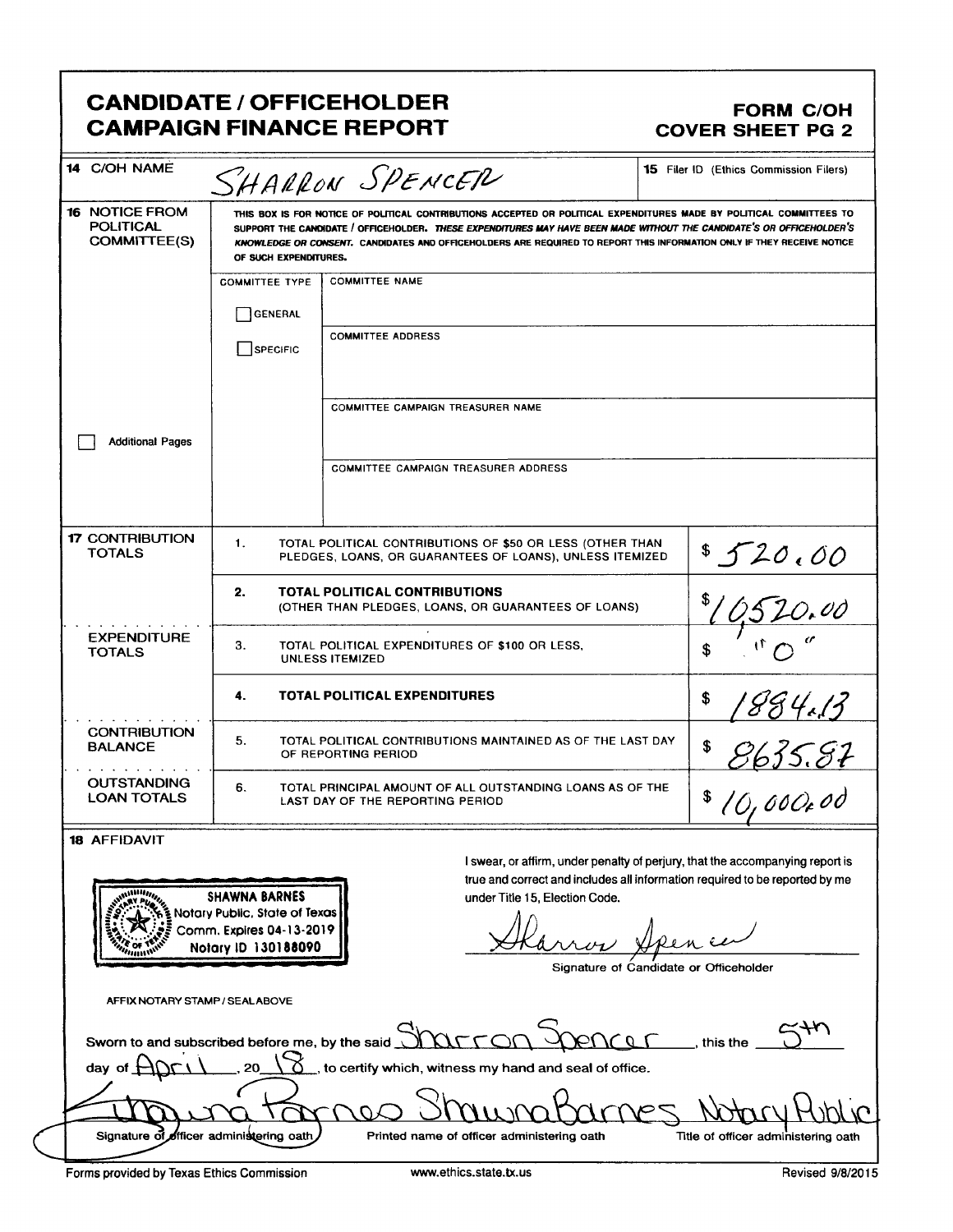| <b>SUBTOTALS - C/OH</b>                                                                             |                                        | <b>FORM C/OH</b><br><b>COVER SHEET PG 3</b>    |
|-----------------------------------------------------------------------------------------------------|----------------------------------------|------------------------------------------------|
| <b>19 FILER NAME</b><br>SHAKRON SPENCER                                                             | 20 Filer ID (Ethics Commission Filers) |                                                |
| 21 SCHEDULE SUBTOTALS<br><b>NAME OF SCHEDULE</b>                                                    |                                        | <b>SUBTOTAL</b><br><b>AMOUNT</b>               |
| v<br>1.<br>SCHEDULE A1: MONETARY POLITICAL CONTRIBUTIONS                                            |                                        | \$<br>[0,520.ov                                |
| 2.<br>SCHEDULE A2: NON-MONETARY (IN-KIND) POLITICAL CONTRIBUTIONS                                   |                                        | \$                                             |
| З.<br>SCHEDULE B: PLEDGED CONTRIBUTIONS                                                             |                                        | \$                                             |
| <b>SCHEDULE E: LOANS</b><br>4.<br>N                                                                 |                                        | \$                                             |
| 5.<br>$\mathbf v$<br>SCHEDULE F1: POLITICAL EXPENDITURES MADE FROM POLITICAL CONTRIBUTIONS          |                                        | <u>10,000, <sup>00</sup><br/>[284.13</u><br>\$ |
| 6.<br>SCHEDULE F2: UNPAID INCURRED OBLIGATIONS                                                      |                                        | \$                                             |
| 7.<br>SCHEDULE F3: PURCHASE OF INVESTMENTS MADE FROM POLITICAL CONTRIBUTIONS                        |                                        | \$                                             |
| 8.<br>SCHEDULE F4: EXPENDITURES MADE BY CREDIT CARD                                                 |                                        | \$                                             |
| 9.<br>SCHEDULE G: POLITICAL EXPENDITURES MADE FROM PERSONAL FUNDS                                   |                                        | \$                                             |
| 10.<br>SCHEDULE H: PAYMENT MADE FROM POLITICAL CONTRIBUTIONS TO A BUSINESS OF C/OH                  |                                        | \$                                             |
| 11.<br>SCHEDULE I: NON-POLITICAL EXPENDITURES MADE FROM POLITICAL CONTRIBUTIONS                     |                                        | \$                                             |
| SCHEDULE K: INTEREST, CREDITS, GAINS, REFUNDS, AND CONTRIBUTIONS<br>12.<br><b>RETURNED TO FILER</b> |                                        | \$                                             |
|                                                                                                     |                                        |                                                |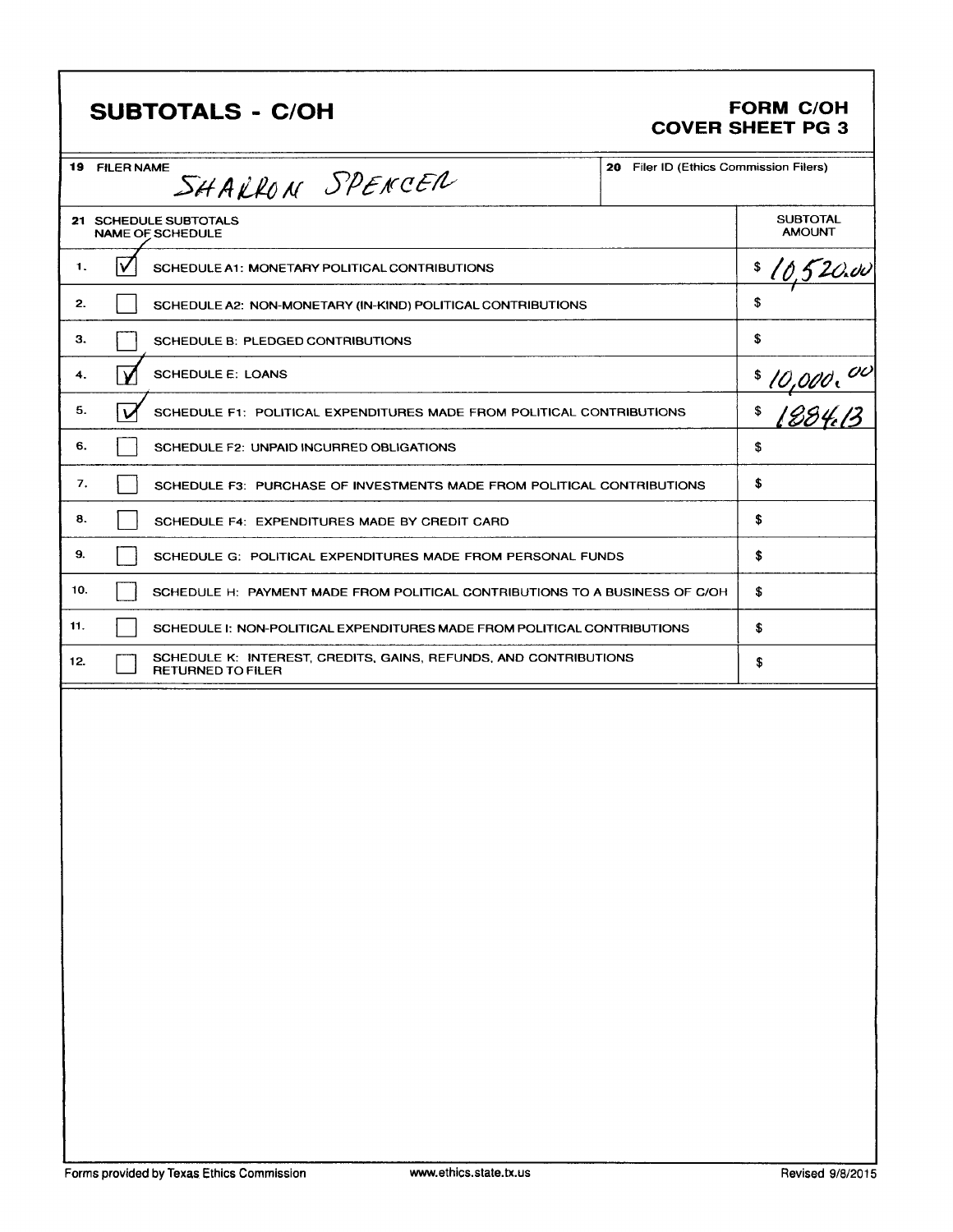|              | <b>MONETARY POLITICAL CONTRIBUTIONS</b>                                                                                                                                                                                                                                                                                                                | <b>SCHEDULE A1</b>                                           |
|--------------|--------------------------------------------------------------------------------------------------------------------------------------------------------------------------------------------------------------------------------------------------------------------------------------------------------------------------------------------------------|--------------------------------------------------------------|
|              | The Instruction Guide explains how to complete this form.                                                                                                                                                                                                                                                                                              | <b>1</b> Total pages Schedule A1:                            |
| 2 FILER NAME | SHARRON SPENCER                                                                                                                                                                                                                                                                                                                                        | 3 Filer ID (Ethics Commission Filers)                        |
| 4 Date       | 5 Full name of contributor<br>□ out-of-state PAC (ID#: ___________<br>CHLOIN DOUGLAS ROGERS<br>6 Contributor address; City; State; Zip Code<br>31/4 WINTENGREEN TEN GRANEVINE TE 76057                                                                                                                                                                 | 7 Amount of contribution (\$)<br>$\mathscr{F}_{10}$ , 000.00 |
|              | 8 Principal occupation / Job title (See Instructions)<br>9 Employer (See Instructions)<br>RETIRED                                                                                                                                                                                                                                                      |                                                              |
| Date         | Full name of contributor<br>the second control of the second<br>Contributor address; City; State; Zip Code                                                                                                                                                                                                                                             | Amount of contribution (\$)                                  |
|              | Principal occupation / Job title (See Instructions)<br><b>Employer (See Instructions)</b>                                                                                                                                                                                                                                                              |                                                              |
| Date         | Full name of contributor<br>out-of-state PAC (ID#:<br>Contributor address;<br>City, State; Zip Code                                                                                                                                                                                                                                                    | Amount of contribution (\$)                                  |
|              | Principal occupation / Job title (See Instructions)<br><b>Employer (See Instructions)</b>                                                                                                                                                                                                                                                              |                                                              |
| Date         | Full name of contributor<br>$\Box$ out-of-state PAC (ID#: $\Box$<br>and the contract of the contract of the contract of the contract of the contract of the contract of the contract of the contract of the contract of the contract of the contract of the contract of the contract of the contra<br>State; Zip Code<br>Contributor address:<br>City; | Amount of contribution (\$)                                  |
|              | Principal occupation / Job title (See Instructions)<br><b>Employer (See Instructions)</b>                                                                                                                                                                                                                                                              |                                                              |
|              | ATTACH ADDITIONAL COPIES OF THIS SCHEDULE AS NEEDED                                                                                                                                                                                                                                                                                                    |                                                              |

٦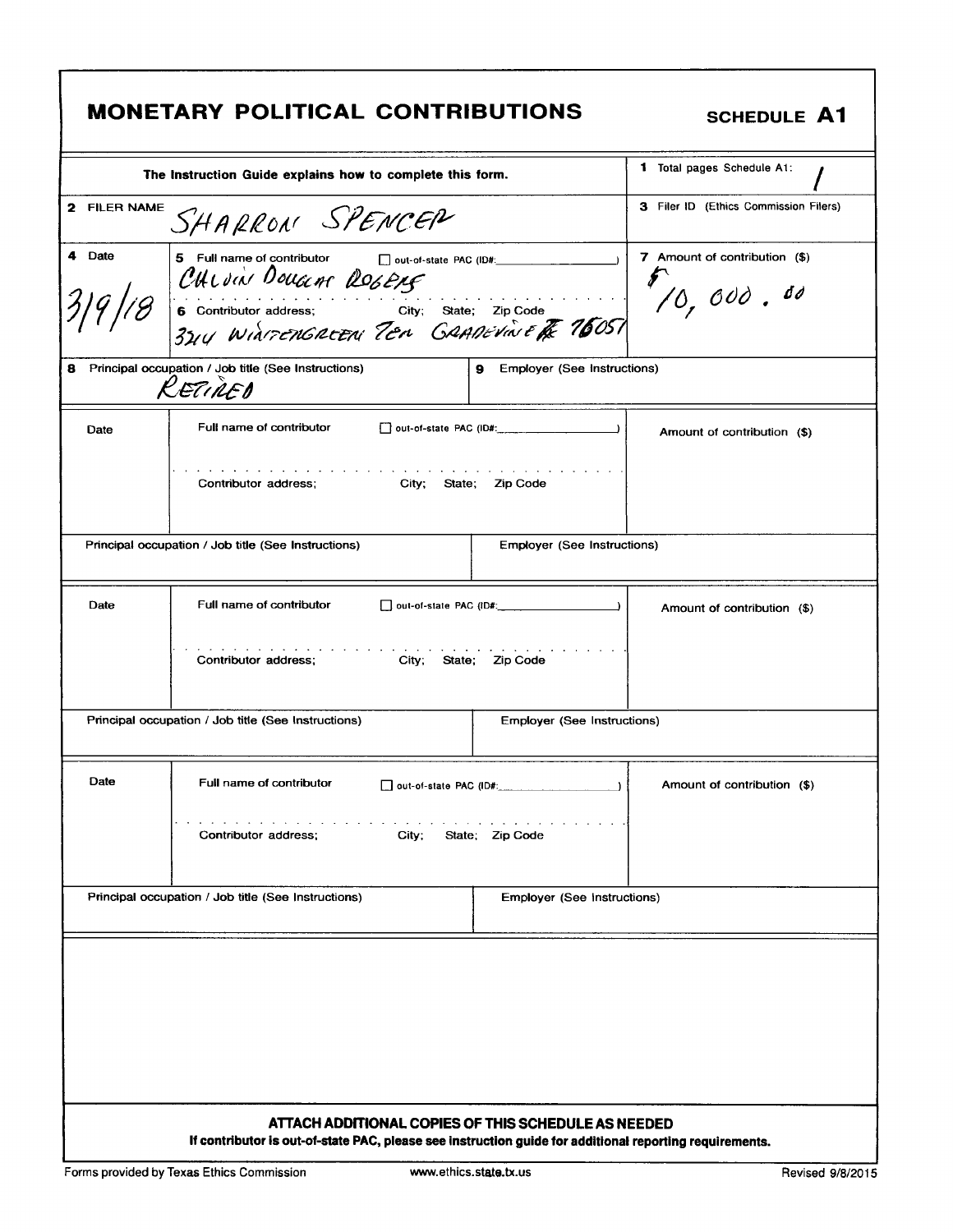| <b>LOANS</b>                                                                                              |                                                                                                    |                                                                                             | <b>SCHEDULE E</b>                           |
|-----------------------------------------------------------------------------------------------------------|----------------------------------------------------------------------------------------------------|---------------------------------------------------------------------------------------------|---------------------------------------------|
| The Instruction Guide explains how to complete this form.                                                 |                                                                                                    |                                                                                             | 1 Total pages Schedule E:                   |
| 2 FILER NAME                                                                                              | SHARRON SPENCER                                                                                    |                                                                                             | 3 Filer ID (Ethics Commission Filers)       |
| 4                                                                                                         | <b>TOTAL OF UNITEMIZED LOANS</b>                                                                   |                                                                                             | $\frac{10,0000}$                            |
| 5<br>Date of loan                                                                                         | 7<br>Name of lender<br>CALVIN D. ROGERS                                                            |                                                                                             |                                             |
| 6<br>Is lender<br>a financial<br>Institution?<br>Y<br>N                                                   | City;<br>8 Lender address;<br>3214 ININTENGREEN TER GRAPE JING TK 76057                            | Zip Code<br>State;                                                                          | <b>10 Interest rate</b><br>11 Maturity date |
| <b>13 Employer (See Instructions)</b><br>12 Principal occupation / Job title (See Instructions)<br>TI REN |                                                                                                    |                                                                                             |                                             |
| 14 Description of Collateral<br>$\nabla$ none                                                             |                                                                                                    | 15 Check if personal funds were deposited into political<br>acobunt (See Instructions)<br>V |                                             |
| <b>16 GUARANTOR</b><br><b>INFORMATION</b>                                                                 | 17 Name of guarantor                                                                               |                                                                                             | <b>19</b> Amount Guaranteed (\$)            |
| not applicable                                                                                            | <b>18 Guarantor address;</b><br>City;                                                              | State;<br>Zip Code                                                                          |                                             |
| 20 Principal Occupation (See Instructions)                                                                |                                                                                                    | 21 Employer (See Instructions)                                                              |                                             |
| Date of Ioan                                                                                              | Name of lender                                                                                     |                                                                                             | Loan Amount (\$)                            |
| ls lender<br>a mancial                                                                                    | City;<br>Zip Code<br>Lender address;<br>State;                                                     |                                                                                             | Interest rate                               |
| Institution?<br>Y<br>N                                                                                    |                                                                                                    |                                                                                             | <b>Maturity date</b>                        |
|                                                                                                           | Principal occupation / Job title (See Instructions)                                                | <b>Employer (See Instructions)</b>                                                          |                                             |
| Description of Collateral<br>none                                                                         |                                                                                                    | Check if personal funds were deposited into political<br>account (See Instructions)         |                                             |
| <b>GUARANTOR</b><br><b>INFORMATION</b>                                                                    | Name of guarantor                                                                                  |                                                                                             | Amount Guaranteed (\$)                      |
|                                                                                                           | City;<br>Guarantor address;                                                                        | <b>Zip Code</b><br>State;                                                                   |                                             |
| not applicable                                                                                            | Principal Occupation (See Instructions)                                                            | Employer (See Instructions)                                                                 |                                             |
|                                                                                                           | If lender is out-of-state PAC, please see instruction guide for additional reporting requirements. | ATTACH ADDITIONAL COPIES OF THIS SCHEDULE AS NEEDED                                         |                                             |

Г

1